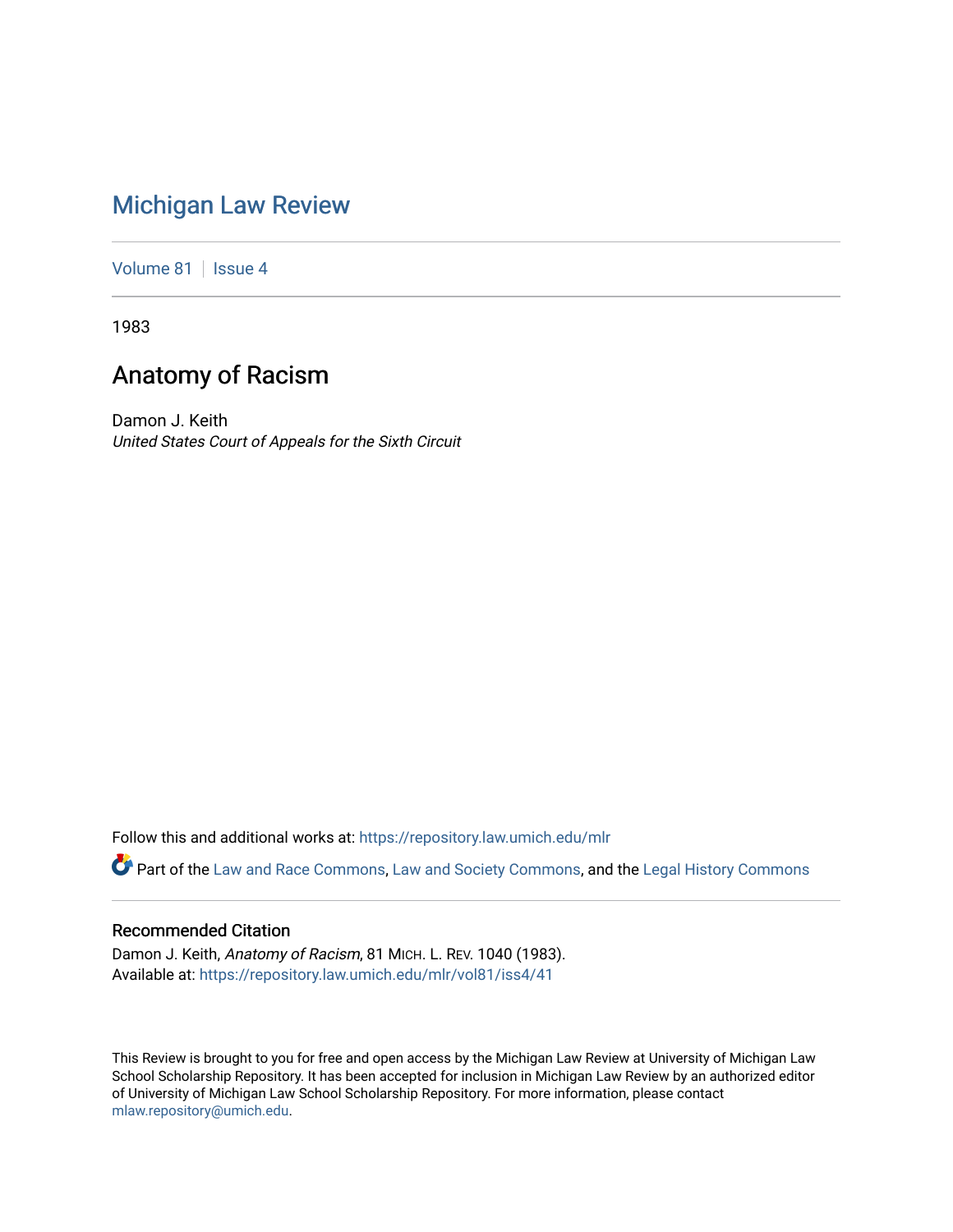### **ANATOMY OF RACISM**

#### *.Damon J. Keith\**

HEARTS AND MINDS: THE ANATOMY OF RACISM FROM ROOSEVELT TO REAGAN. By *Harry* S. *Ashmore.* New York: McGraw-Hill Book Co. 1982. Pp. ix, 496. \$15.95.

The liberal, southern white, analyzing the causes and effects of racism, offers a perspective on events and attitudes quite different from that normally expressed in scholarly treatises. Noted journalist Harry Ashmore lends credence to this assertion by structuring the history of racism as a personal narrative. In the first fifth of his book, *Hearts and Minds,* Ashmore introduces the subject, interlacing his family background with historical and philosophical views of racism in the South from early slavery days to the end of World War II. The remainder of the book chronicles the beginning of the civil rights movement, from the demands for social change made by returning black Gl's to the current dilemmas of major cities. While providing rare insight and an almost poetic feel for the tone of the South, some of these passages and chapters present certain facts and moments as more or less than historians have recorded.

The writer is at his best when he comments on his own journalistic profession and those historic moments of which he was a part. Born in Greenville, South Carolina, and educated in the public schools and at Clemson College, Ashmore has been a Nieman Fellow at Harvard and has received LL.D. degrees from Grinnell, Oberlin and the University of Arkansas. His writing credentials are impeccable.<sup>1</sup> As executive editor of the *Arkansas Gazelle,* Ashmore and his newspaper were awarded the first double Pulitzer Prize for the courageous stand against Governor Orval Faubus and the Citizens Councils during the 1958 crisis in Little Rock. No one can dispute the writer's analysis of the facts of that historical event (pp. 251-86). Here we see this white southern liberal's personal beliefs and love for the South framed by the moral issue of equality. His role, as a journalist, in that historic encounter defines the strength of man's spirit against formidable odds.

The strength of Ashmore's analysis is his presentation of history by anecdote. He couples vivid profiles of southern white and black leadership with behind the scene accounts of the acts of presidents, beginning with FDR, which preceded the great civil rights decisions. Even when Ashmore gives the reader an historical account of *Brown v. Board of Education* 2, the

2. 347 u.s 483 (1954).

<sup>\*</sup> Circuit Judge, United States Court of Appeals for the Sixth Circuit. - Ed.

I. He is a former political correspondent for the *Greenville News,* editor of the *Char/olle News, executive editor of the Arkansas Gazette, correspondent for the New York Herald Tribune* (now defunct), columnist for the *Los Angeles Times* syndicate, editor-in-chief of *Encyclopaedia Britannica* and author of seven books.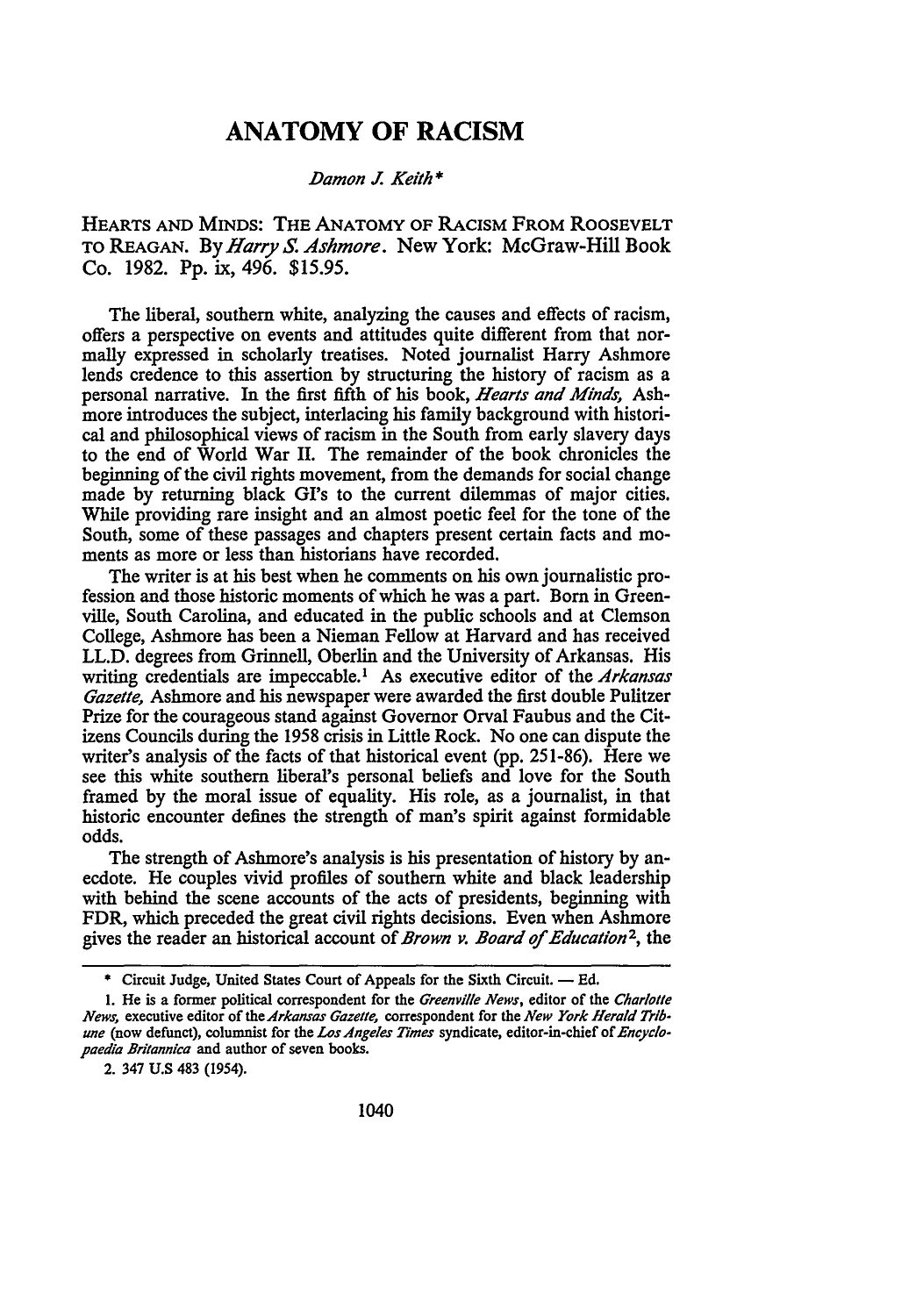reader views the decision through the personal reaction of the judiciary.

Earl Warren, respecting the separation of powers, never made any public complaint about the manner in which the Court was left twisting in the wind, and I never heard him discuss the matter privately, although he could be quite sulphurous on the conduct of one of Eisenhower's successors, Richard Nixon. After both principals were dead, one of the last survivors of the Warren court, Justice Tom Clark, said, "If Mr. Eisenhower had come through, it would have changed things a lot." In his posthumous memoir, Justice Douglas was more outspoken: ". . . if he had gone to the nation on television and radio telling the people to obey the law and fall into line, the cause of desegregation would have been accelerated. Ike was a hero and he was worshipped. Some of his political capital spent on the racial cause would have brought the nation closer to the constitutional standards. Ike's ominous silence on our 1954 decision gave courage to the racists who decided to resist the decision ward by ward, precinct by precinct, town by town, and county by county." [Pp. 219-20.]

Ashmore's historical composite lays no claim to providing additional legal insight into such cases as *Brown* and *Plessy v. Ferguson*.<sup>3</sup> Rather, the author attempts to recreate the mood and setting of such historic legal decisions and to speculate on their political and social effects. In 1953, as the project director of the Fund for the Advancement of Education,<sup>4</sup>Ashmore coordinated a multifaceted study of existing biracial education, which was published one day before *Brown* was decided. His timely report discussed procedures for the desegregation of public schools and described the prevailing conditions in the separate but equal schools (pp. 202-04). Here again, Ashmore was defining history through his writing while at the scene of activity.

Despite his praiseworthy accomplishments, the author's frequent use of fact without research authority is troubling and misleading. For example, Ashmore asserts that most of his Southern ancestors did not believe in the cause of the Confederacy (p. 51), that miscegenation was rare during slavery (p. 48), and that except for the Nat Turner uprising in Virginia in 1831 there were no major incidents of organized insurrection (p. 53). The reader becomes uneasy with the facts as given. History indicates that there were three major revolts<sup>5</sup> and many slave uprisings.<sup>6</sup>

In another instance the author states that "[t]he first thoroughgoing scholarly examination of slavery was undertaken by Ulrich Bonnel Phillips" who first published in 1918 (p. 43). There are, however, scholarly stud-

6. *Id.* at 19-217. There were slave uprisings and conspiracies in Georgia (1774 and 1810); Kentucky (1810); Louisiana (1791, 1795, 1811, 1853); Maryland (1817); New York City (1704, 1712); North Carolina (1775, 1792, 1802, 1810); South Carolina (1739, 1775, 1816); Virginia (1687, 1730, 1792, 1799, 1800, 1813).

<sup>3. 163</sup> U.S. 537 (1896).

<sup>4.</sup> Retired Supreme Court Justice Owen J. Roberts was chairperson of the board of directors of the Fund, which was subsidized by the Ford Foundation. P. 202.

*<sup>5.</sup>* The men who led these major revolts were Gabriel Prosser (whose uprising was aborted on August 30, 1800, when he was betrayed by two slaves); Denmark Vesey (whose planned uprising was aborted under similar circumstances in 1822); and Nat Turner (whose twenty to thirty followers massacred approximately fifty whites in 1831). P. BERGMAN, THE CHRONO-LOGICAL HISTORY OF THE NEGRO IN AMERICA 82-83, 118, 141 (1969).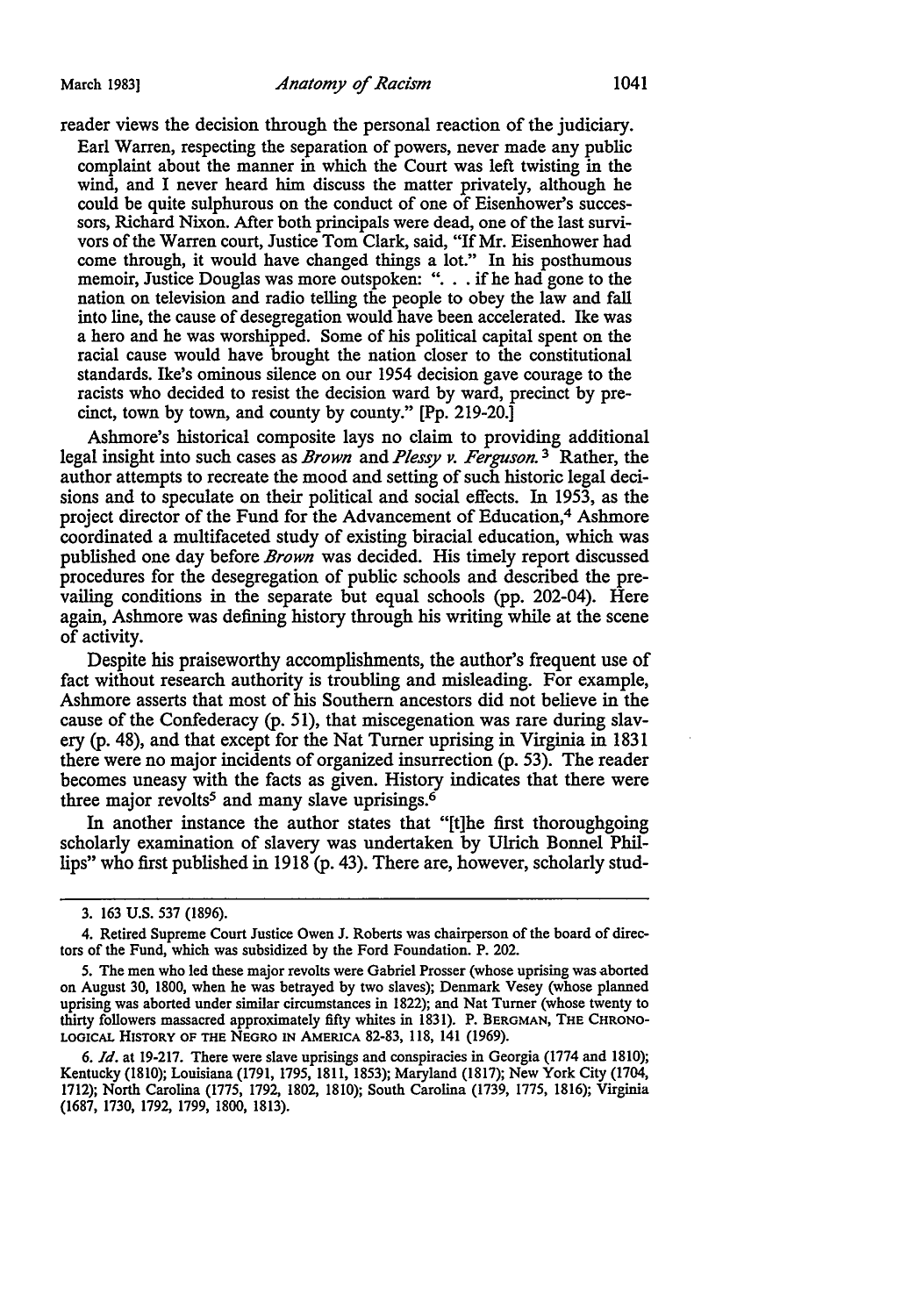ies predating 1918 including W.E.B. DuBois, *Suppression* of *the African Slave Trade to the United States, 1638-1870*7 and John Spears, *The American Slave Trade: An Account* of *its Origin, Growth and Suppression.*<sup>8</sup>

Ashmore is consistent in his reluctance throughout the narrative to give the Ku Klux Klan more than a cursory acknowledgement, and he almost apologizes, in a vignette, for the Klan's existence. The author states that Wade Hampton, his grandfather's Civil War commander, frightened blacks as a Klan proponent one year, yet wooed the "Negro" vote when he ran for public office several years later (p. 67).

Fortunately, the book overcomes certain historical omissions and gives us another approach to race relations analysis. The writer observes:

Almost without exception the planters who left behind diaries and correspondence incorporating their private views expressed full confidence in the loyalty of their own slaves.

But the same men who had confidence in their own slaves believed that collectively the black population could be incited to wage ... "servile war" against their masters, and this prospect came to provide the ultimate argument against emancipation. [P. 53.]

Particularly useful is Ashmore's analysis of national leaders. He illustrates how most white leaders have embodied the same racial frustrations as those they led, allowing the reader to speculate that it may be the time and crisis more than the man that compels greatness from any individual.

Citing the failure of the Liberian repatriation scheme, Lincoln posed and answered the burning question: "What next? Free them and make them politically and socially our equals? My own feelings will not admit of this, and if mine would, we well know that the great mass of white people's will not." [P. 55.]

Similarly, Ashmore pragmatically evaluates John and Robert Kennedy, juxtaposing their personal sensitivity to the plight of blacks with their public acts.

I think it is fair to say that the matter of race was an abstraction to both Kennedys when they first faced the necessity of dealing with it  $\dots$ . The Kennedys would in the way of their Harvard classmates treat the injustice of the Negro's lot as given, and ascribe it primarily to the stubborn perversities of white Southerners. [P. 364.]

Ashmore characterizes President Kennedy's approach to civil rights as intellectual while observing that Bobby Kennedy's civil rights attitude changed "from a personal disinterest expressed in the view that those who worked in the cause were soft-headed bleeding hearts, to a pragmatic acceptance of the black vote as essential to his brother's presidential election, to an almost mystic identification with all the poor and dispossessed" (p. 365).

<sup>7.</sup> W.E.B. DUBOIS, SUPPRESSION OF THE AFRICAN SLAVE-TRADE TO THE UNITED STATES, 1638-1870 (1896).

<sup>8.</sup> J. SPEARS, THE AMERICAN SLAVE-TRADE: AN ACCOUNT OF ITS OROIN, GROWTH AND SUPPRESSION (1900). For a comprehensive bibliography and survey of the literature on Afro-American history and culture, see J. McPHERSON, L. HOLLAND, J. BANNER, JR., N. WEISS & M. BELL, BLACKS IN AMERICA: BIBLIOGRAPHICAL ESSAYS (1971).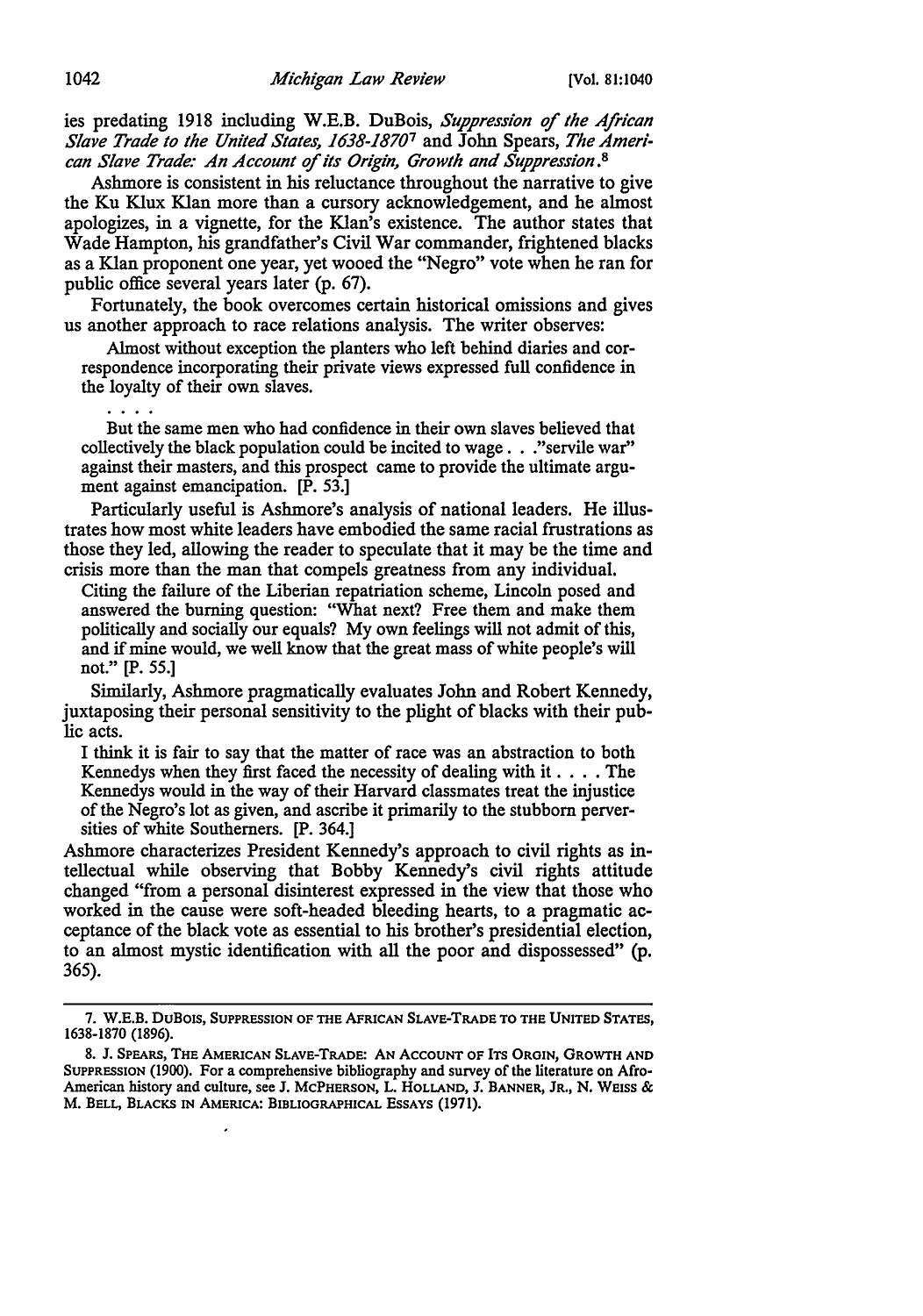My personal recollection of the Kennedy years lends credence to Ashmore's statements. When John Kennedy was a Senator deciding whether to run for president and having some difficulty garnering black support, the Honorable G. Mennen Williams, then Michigan's governor, agreed to invite a group of black leaders to a roundtable discussion at the Kennedy's Georgetown home. I was part of the contingent flown from Detroit on the Kennedy's private plane, The Caroline. After lunch, while participating in an afternoon discussion as group spokesperson, I asked Senator Kennedy if he favored the sit-in demonstrations in the South. The Senator, just back from a campaign trip in West Virginia, replied that he was for the sit-in demonstration as "long as Negroes conducted themselves orderly." I of-

fered that Senator Hubert Humphrey had said he unequivocally approved of the sit-in demonstrations and suggested to the Senator that he was either for the sit-in demonstrations or against them.

After a heated exchange, Kennedy commented that his knowledge of blacks was limited due to the small number or blacks in Boston. Governor Williams intervened at this point and said, "Jack, what Damon is saying is simply this. If I invite you to my house for dinner, I don't tell you to be sure to wash your hands." To Kennedy's credit, he answered, "Soapy, I've got it. Let's move on to the next point."

Historians, legal scholars and civil rights activists may take issue with Ashmore's treatment of various facts and events. In fact, I find the brief capsules of black leaders like Thurgood Marshall, Martin Luther King, Malcom X, A. Phillip Randolph, Booker T. Washington, and W.E.B. Du-Bois and the narrative of the Southern Christian Leadership Conference and the Student Non-Violent Coordinating Committee incomplete. Nevertheless, Ashmore achieves journalistic excellence and historical precision in his telling of the Little Rock crisis.

The author provides an interesting sketch of the growing black middleclass leadership and traces the origin of such organizations as the National Association for the Advancement of Colored People (NAACP). A most interesting view of the development of Howard University Law School allows a general readership insight into black life normally commented upon by black writers only (p. 166-68).

The book's title *Hearts and Minds* is taken from the following quotation from Chief Justice Earl Warren's opinion in *Brown v. Board* of *Education,*  which prefaces Ashmore's historical account of racism:

We come then to the question presented: Does segregation of children in public schools solely on the basis of race, even though the physical facilities and other "tangible" factors may be equal, deprive the children of equal educational opportunities? We believe that it does ... *:* To separate them from others of similar age and qualifications solely because of their race generates a feeling of inferiority as to their status in the community that may affect their hearts and minds in a way unlikely ever to be undone. [P.  $ix.$ ]<sup>9</sup>

The book closes with an examination of current urban problems and a discourse on the importance of good public education to break the chain of poverty in inner cities. Ashmore quotes Judge Paul Egly, who presided

<sup>9. 347</sup> U.S. 483, 493-94 (1954).